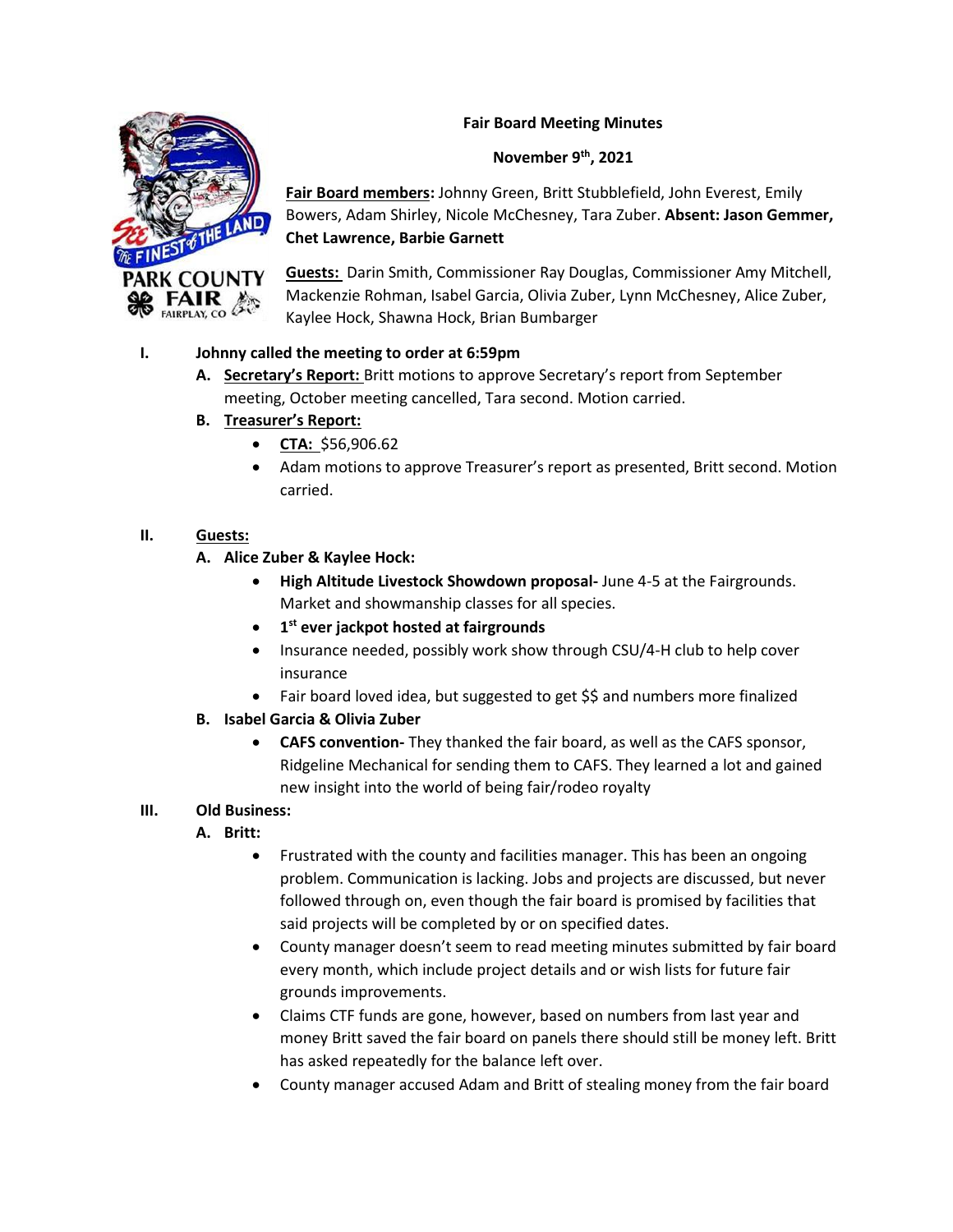- County manager now refuses to communicate directly with anyone on the fair board and has now designated Barbie as the "communication liaison"
- County manager and Facilities manager don't allow fair board members access to the fair grounds.
- Britt submitted a tractor repair request 2 month ago and find out the tractor had never been serviced since it was bought.
- County Manager drug his feet with logistics around hiring a new fair administrator, even though we were ready to hire Mackenzie in November of 2020, but she didn't get hired until February of 2021. Thankfully she was willing to volunteer her time to help gather sponsors, vendors, etc., until her contract was official, but we feel a lot of time was wasted.
- Overall, this fair board feels that we are fighting an uphill battle with the County Manager and Facilities Manager. A few fair board members are so upset they had considered resigning. We feel we put on an amazing event every year, the biggest event in the county, and yet we can't get the help we are promised to make sure that event goes smoothly. We feel like we are set up to fail and that the County Manager and Facilities Manager don't want this fair to succeed and grow. This fair board always follows rules set by County Manager, but we are still met with resistance.
- This year PCF won "Best Fair grounds" of all CPRA Rodeos and we are in the running for "Best Small Rodeo of the Year"
- We appreciate the support of our County Commissioners.
- Commissioner Amy Mitchell suggests writing down procedures for fair process. She also said she will work on appointing someone within the county to communicate with the fair board.

# **B. Mackenzie:**

- Working on vendors
- **C. Darin/Barbie:** 
	- Presenting Barbie's Fair board fair ground requests and visioning meeting proposal for fair grounds.

# **D. John Everest:**

- Received invoice from Sharp equipment for tractor
- C4 Ranch Services, gentleman that picked up all panels, invoice for \$1100. John motions to pay invoice, Britt second. Motion carried.
- Truvalue trailers estimate to fix tractor, John motions to approve \$1600 to fix tractor, Adam second. Motion carried.

# **E. Emily:**

• All thank you notes and gift cards have been sent out. Need address for Danny Alberga, Adam's mechanic.

# **IV. New Business:**

- **A. Britt:** 
	- Canyon rental estimate- will have a better idea of equipment needed after weigh-in
	- Blattner Livestock equipment